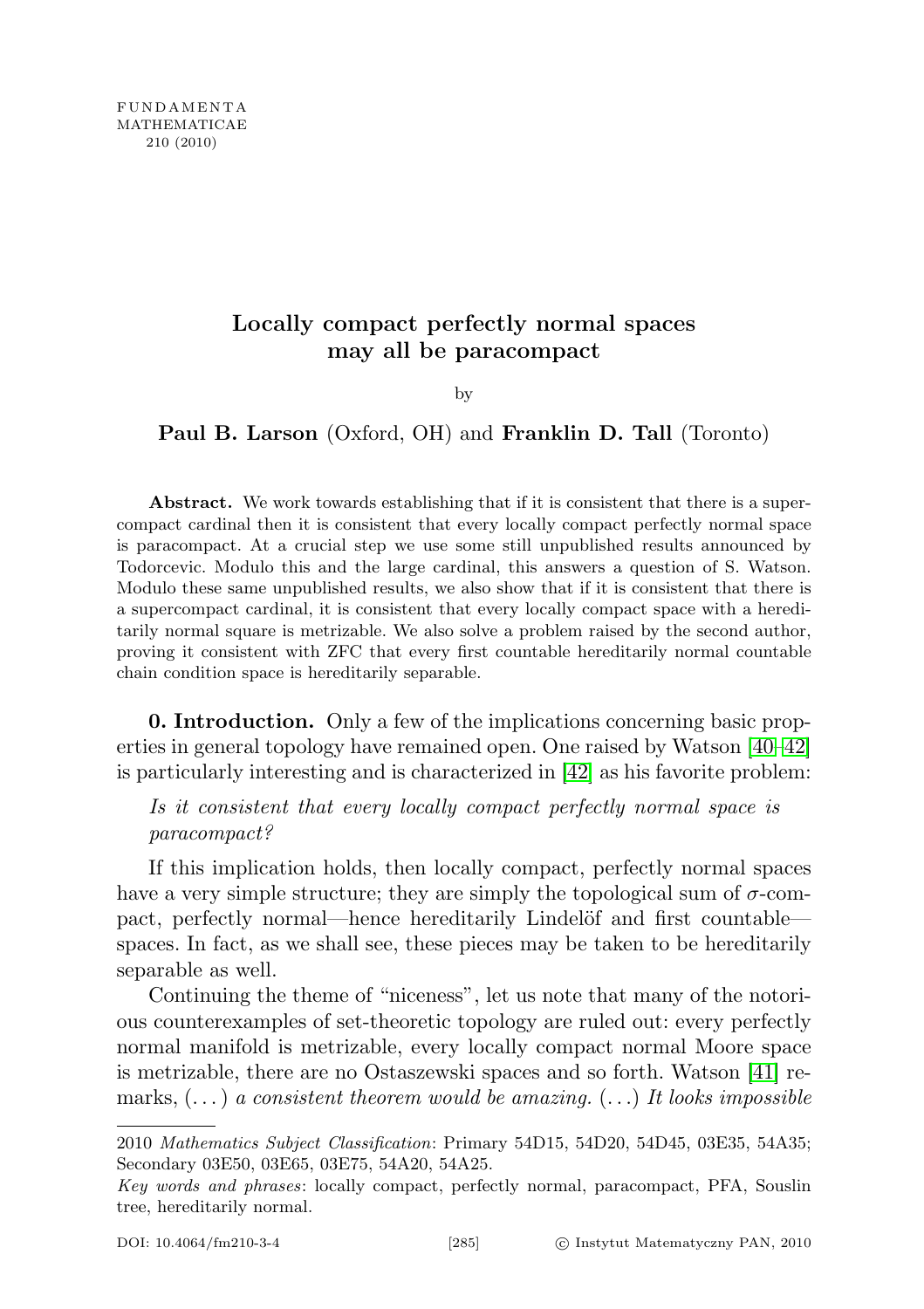to me. The reason for this hyperbole is that, at the time, no known model could embody the required combinatorics. In fact, a tantalizing aspect of the problem is that a positive solution follows from the conjunction of two statements known to follow from well-known but mutually inconsistent axioms. Specifically,

- (1)  $V = L$  implies locally compact perfectly normal spaces are collectionwise Hausdorff.
- (2) MA +  $\sim$ CH implies locally compact perfectly normal collectionwise Hausdorff spaces are paracompact.

We shall show that, assuming the existence of large cardinals, there is a model in which both conclusions hold, answering Watson's question. Precisely,

THEOREM 1. If it is consistent that there is a supercompact cardinal, it is consistent that every locally compact perfectly normal space is paracompact.

The key to establishing Theorem 1 is to employ a model in which wellknown topological consequences both of PFA and of  $V = L$  hold. From the conjunction of such consequences, many new interesting topological results easily follow. Before stating such consequences and our new results, we need to set out some context.

Our set-theoretic notation is standard, as in [\[17\]](#page-14-0). All  $\omega_1$ -trees are presumed to be *normal*, in the terminology of [\[14\]](#page-14-1). If S is a tree and  $\alpha$  is an ordinal, we let  $S(\alpha)$  denote the  $\alpha$ th level of S. Topological notation is from Engelking [\[8\]](#page-13-0). Since we mainly deal with locally compact spaces, it is convenient to assume all spaces are Hausdorff unless otherwise stated. However, note that the various results quoted about normality implying collectionwise Hausdorffness do not in fact require the assumption of Hausdorffness.

The context we shall consider is in the same family as that used to prove the consistency of the positive solution to Katětov's problem  $[2]$ . This approach will surely find increasing use in set-theoretic topology since it produces strong "Suslin-type" [\[18\]](#page-14-3) consequences of MA +  $\sim$ CH, e.g. all Aronszajn trees are special, compact spaces are hereditarily Lindelöf if and only if they are hereditarily separable, as well as—in the model we produce here—the important consequence of  $V = L$  that all normal first countable spaces are collectionwise Hausdorff. These models are all obtained by starting with a model in which there is a coherent Suslin tree. This is a Suslin tree  $S \subseteq \omega^{\langle \omega_1 \rangle}$ , closed under finite modifications, such that  ${\alpha \in \text{dom}(s) \cap \text{dom}(t) : s(\alpha) \neq t(\alpha)}$  is finite for all  $s, t \in S$ . The existence of such a tree follows from  $\Diamond$  [\[19,](#page-14-4) [31\]](#page-14-5) and holds after adding one Cohen real [\[36\]](#page-15-3). Once one has such an  $S$ , one then forces the maximal amount of some forcing axiom such as  $MA_{\omega_1}$  or PFA compatible with the existence of S. Then one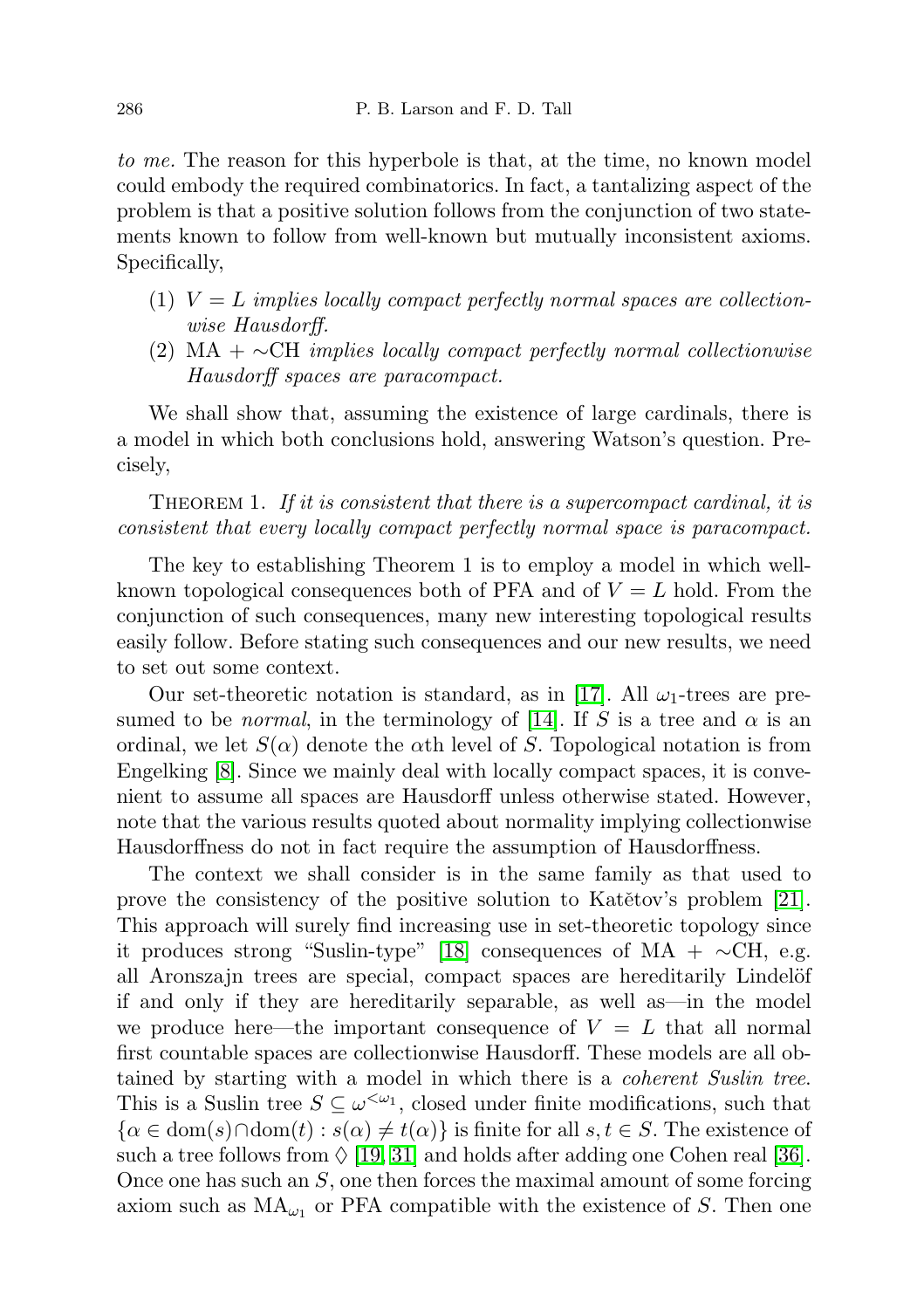forces with S. The details of how to do the penultimate forcing can be found in [\[19,](#page-14-4) [24,](#page-14-6) [25\]](#page-14-7). Here we only need to know that these are iterations like those to establish  $MA_{\omega_1}$  or PFA, but that certain posets are omitted. For various propositions  $\phi$ , the proof that  $MA_{\omega_1}$  or PFA implies  $\phi$  can be modified to prove that the weaker version of  $MA_{\omega_1}$  or PFA implies S cannot force  $\phi$ to fail. The  $\phi$  in our case will comprise several propositions that together imply locally compact perfectly normal collectionwise Hausdorff spaces are paracompact. In addition, we either start from  $L$  (if we do not require large cardinals so as to obtain as much of PFA as possible) or else a certain Easton model, and observe that the iteration plus the Suslin forcing will not destroy the fact that normal first countable  $\aleph_1$ -collectionwise Hausdorff spaces are collectionwise Hausdorff. The final step is to show that forcing with  $S$  establishes that normal first countable spaces are  $\aleph_1$ -collectionwise Hausdorff. Consider then the following axioms:

 $MA_{\omega_1}(S)$ : There exists a coherent Suslin tree S, and if P is a partial order satisfying the countable chain condition which does not force an uncountable antichain in S, and  $D_{\xi}$  ( $\xi < \omega_1$ ) is a sequence of dense open subsets of P, then there is a filter  $G \subseteq P$  such that  $G \cap D_{\xi} \neq \emptyset$  for each  $\xi < \omega_1$ .

 $PFA(S)$ : There exists a coherent Suslin tree S, and if P is a proper partial order which does not force an uncountable antichain in S, and  $D_{\xi}$  $(\xi < \omega_1)$  is a sequence of dense open subsets of P, then there is a filter  $G \subseteq P$  such that  $G \cap D_{\xi} \neq \emptyset$  for each  $\xi < \omega_1$ .

The consistency of  $\text{MA}_{\omega_1}(S)$  is established explicitly in [\[19\]](#page-14-4), though very similar constructions had been studied earlier (in [\[9\]](#page-14-8), for instance). The consistency of  $PFA(S)$  (minus the coherence requirement, which presents no additional difficulties), was established in [\[24\]](#page-14-6).

We now introduce "PFA $(S)[S]$  implies  $\phi$ " as an abbreviation for " $\phi$  holds whenever we force with S over a model of  $PFS(S)$ ". We will say "there is a model of  $PFA(S)[S]$  in which  $\phi$  holds" as an abbreviation for "there is a particular model of  $PFA(S)$  such that when we force with  $S, \phi$  holds". We use analogous notation with  $MA_{\omega_1}$  in place of PFA.

Our key result is

THEOREM 2. There is a model of  $MA_{\omega_1}(S)[S]$  and, if there is a supercompact cardinal, a model of  $PFA(S)[S]$ , in which every normal first countable space is collectionwise Hausdorff.

<span id="page-2-0"></span>We then get:

THEOREM 3.

I.  $MA_{\omega_1}(S)[S]$  implies: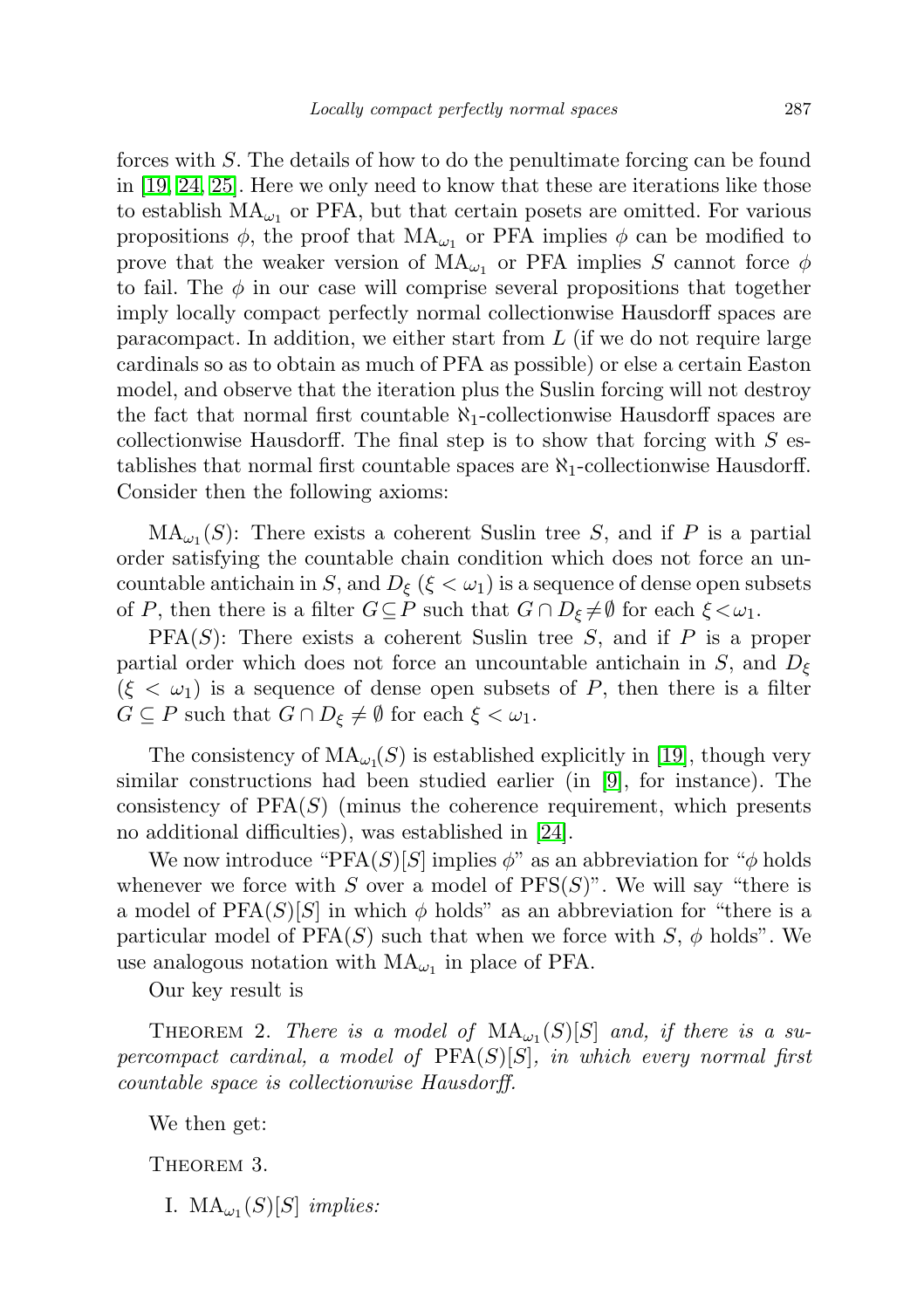- (1) First countable hereditarily normal countable chain condition spaces are hereditarily separable.
- II.  $PFS(S)[S]$  implies:
	- (2) Locally compact perfectly normal spaces of cardinality  $\leq \aleph_1$  are metrizable.
- III. Both models of Theorem 2 satisfy:
	- (3) All Whitehead groups are free.
- IV. The  $PFA(S)[S]$  model of Theorem 2 satisfies:
	- (4) Locally compact perfectly normal spaces are paracompact.
	- (5) Every locally compact space with a hereditarily normal square is metrizable.
	- $(6)$  Locally compact, locally hereditarily Lindelöf hereditarily normal spaces are paracompact if and only if they do not contain a perfect preimage of  $\omega_1$ .
	- (7) Hereditarily normal vector bundles are metrizable.

Recall that a space X is *countably tight* if whenever  $y \in \overline{Y} \subseteq X$ , there is a countable  $Z \subseteq Y$  such that  $y \in \overline{Z}$ . A subspace Y of a space X is locally countable if for each  $y \in Y$  there is an open  $U_y$  about y containing only countably many members of Y. Furthermore, Y is  $\sigma$ -discrete if it is the union of countably many discrete subspaces.

In addition to Theorem 2 our  $PFA(S)[S]$  results depend on the following unpublished theorem of Todorcevic:

THEOREM 4 ([\[37\]](#page-15-4)). PFA $(S)[S]$  implies that in a compact countably tight space, locally countable subspaces of size  $\aleph_1$  are  $\sigma$ -discrete.

We shall also need:

LEMMA 5 ([\[21\]](#page-14-2)).  $MA_{\omega_1}(S)[S]$  implies first countable hereditarily Lindelöf spaces are hereditarily separable.

Let us also mention for the benefit of the reader two other important unpublished applications of  $PFA(S)[S]$  due to Todorcevic.

THEOREM 6 ([\[39\]](#page-15-5)). PFA $(S)[S]$  implies that hereditarily separable sub $spaces of compact countably tight spaces are hereditary Lindelöf.$ 

THEOREM 7 ([\[39\]](#page-15-5)). PFA $(S)[S]$  implies every compact countably tight space is sequential.

We will not directly use these here. Theorem 6 is in fact an easy consequence of Theorem 4, while Theorem 7 is a crucial step toward establishing Theorem 4.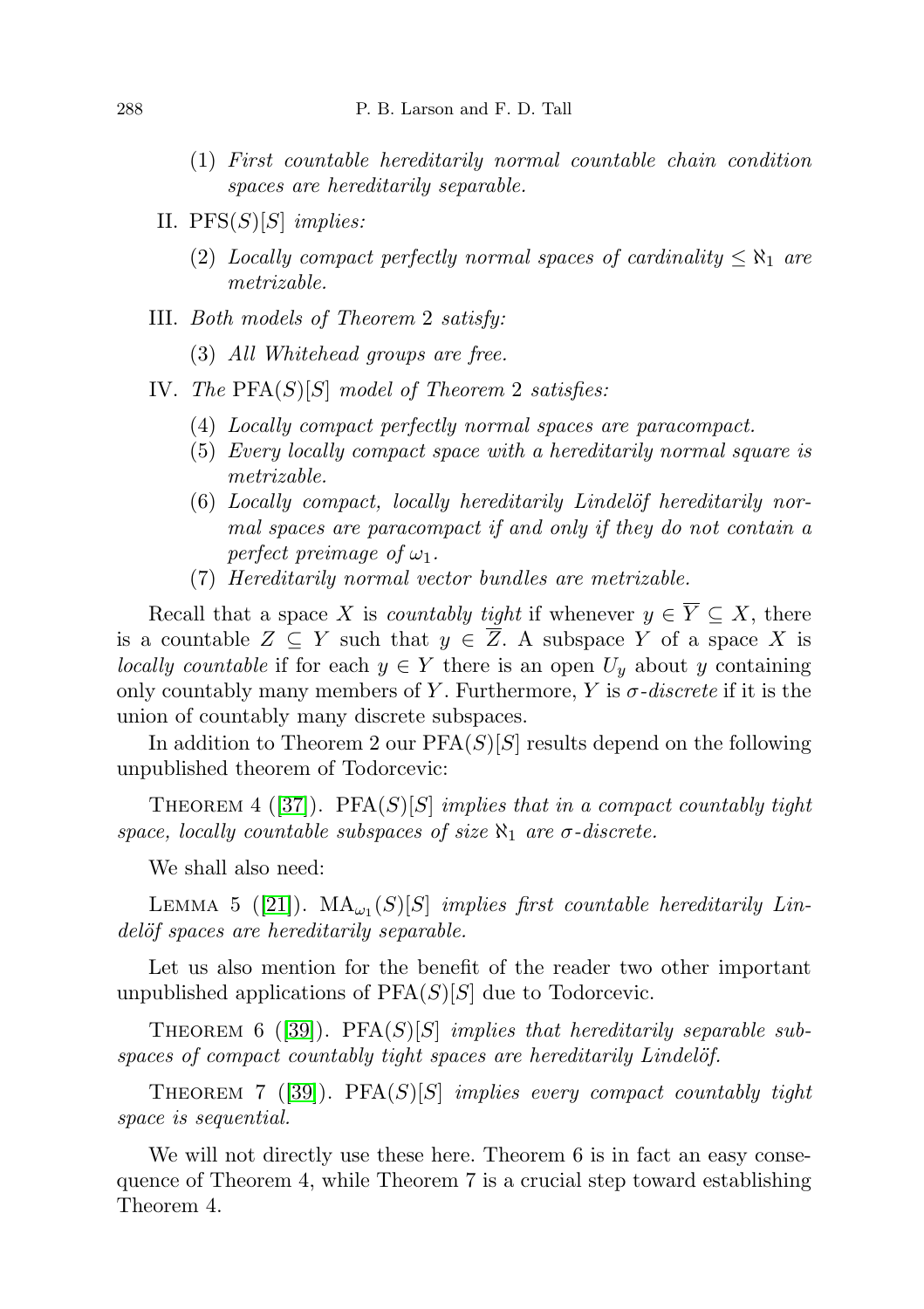In Section 1, we shall prove Theorem 2. In Section 2, we shall prove Theorem 1 and other topological consequences of Theorems 2 and 3. Section 3 provides an alternative, more direct, path to Theorem 1 for the reader perhaps a set theorist—who is not interested in more general results such as Theorem 3.IV.6 and does not want to wade through or depend on [\[1\]](#page-13-1). In Section 4, we shall apply Theorem 2 to Whitehead groups. In Section 5, we shall talk about Theorem 4 and its current status.

1. Collectionwise Hausdorff. Let us recall some standard facts about "normality versus collectionwise normality" [\[33\]](#page-14-9).

DEFINITION. Let  $\kappa$  be an infinite cardinal. A topological space is  $\kappa$ -col*lectionwise Hausdorff*  $( $\kappa$ -collectionwise Hausdorff)$  if each closed discrete subspace D of size  $\leq \kappa \leq \kappa$  can be *separated*, i.e., there exist disjoint open sets  $\{U_d\}_{d\in D}$  such that  $d \in U_d$ . A space is *collectionwise Hausdorff* if it is  $\kappa$ -collectionwise Hausdorff for every  $\kappa$ .

DEFINITION ([\[11\]](#page-14-10)). Let  $\lambda$  be a regular uncountable cardinal. Then  $\mathcal{A} =$  $\{A_f: f \in {}^{\lambda} \lambda\}$  is a stationary system for  $\lambda$  if each  $A_f$  is a stationary subset of  $\lambda$ , and whenever  $\alpha \in \lambda$  and  $f, g \in \lambda \lambda$ , if  $f|\alpha = g|\alpha$  then

$$
A_f \cap (\alpha + 1) = A_g \cap (\alpha + 1).
$$

 $\Diamond$  for stationary systems (at  $\lambda$ ) is the assertion that for each stationary system A for  $\lambda$ , there is a sequence  $\{f_{\alpha}\}_{{\alpha<\lambda}}$  such that  $f_{\alpha}\in {}^{\alpha}\alpha$  and for each  $f \in \lambda \lambda$  there is a stationary  $S \subseteq A_f$  such that  $\beta \in S$  implies  $f|\beta = f_\beta$ .

Fleissner [\[11\]](#page-14-10) proved:

LEMMA 8. Suppose  $\kappa$  is a regular uncountable cardinal, GCH holds at  $\kappa$ and above, and  $\Diamond$  for stationary systems holds for all regular  $\lambda \geq \kappa$ . Then if X is a normal first countable  $\lt \kappa$ -collectionwise Hausdorff space, then X is collectionwise Hausdorff.

He also probably noticed the following results, but the only reference for them we know of is [\[34\]](#page-14-11).

LEMMA 9. Suppose  $\lambda$  is a regular uncountable cardinal. Adjoin  $\lambda^+$  Cohen subsets of  $\lambda$ . Then  $\Diamond$  for stationary systems holds at  $\lambda$ .

LEMMA 10. Suppose  $\Diamond$  for stationary systems holds at the regular uncountable cardinal  $\lambda$ . Force with a  $\lambda$ -chain condition partial order of size  $\leq \lambda$ . Then  $\Diamond$  for stationary systems still holds at  $\lambda$ .

Using these lemmas, it is not difficult to deduce that normal first countable spaces which are  $\aleph_1$ -collectionwise Hausdorff will be collectionwise Hausdorff in the model obtained by forcing with S over a model of  $PFA(S)$ , provided we start with an appropriate model over which to do the  $PFA(S)$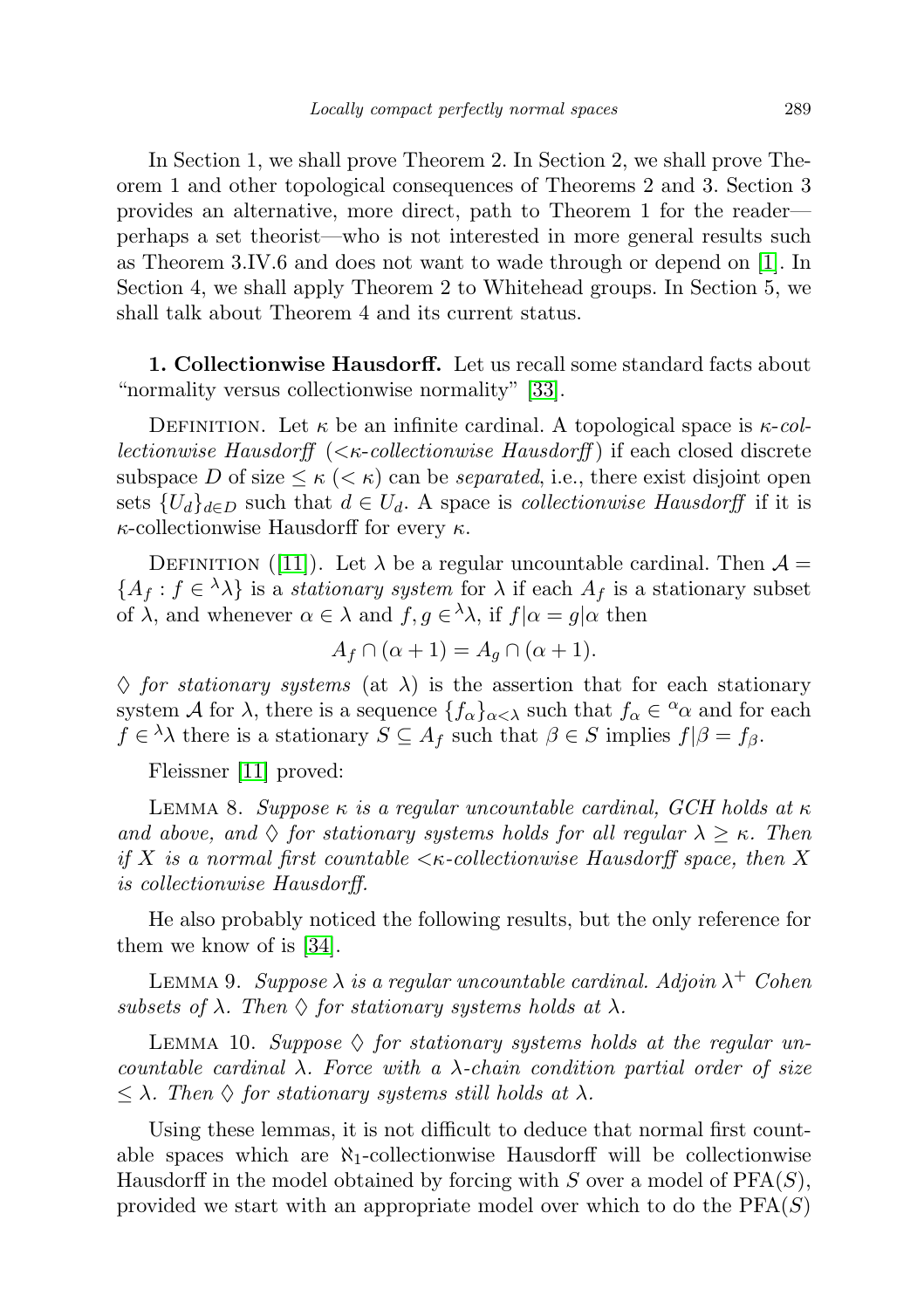iteration. In particular, start with a model in which there is a supercompact cardinal  $\kappa$ . To simplify matters, we could establish GCH below  $\kappa$  by a "mild" forcing [15] keeping  $\kappa$  supercompact. We then make  $\kappa$  indestructible under  $\kappa$ -directed-closed forcing [\[22\]](#page-14-12) and then Easton-force to add  $\lambda^+$  Cohen subsets of  $\lambda$  for every regular cardinal  $\lambda \geq \kappa$  [5]. This will establish  $\Diamond$  for stationary systems for regular  $\lambda \geq \kappa$ , while keeping  $\kappa$  supercompact. We then force to create a coherent Suslin tree  $S$ , then force  $PFA(S)$  and lastly force with S. The iteration of these three forcings has the  $\kappa$ -chain condition and is of size  $\kappa$ , so we have established that normal first countable spaces that are <κ-collectionwise Hausdorff are collectionwise Hausdorff. It is clear that the straightforward iteration to produce  $PFA(S)$ —if it works at all—will produce a model in which  $\kappa = \aleph_2$ , but in fact Farah [\[9\]](#page-14-8) proves PFA(S) implies OCA, while PFA(S) implies  $MA(\sigma\text{-centred})$  because  $\sigma\text{-centred}$  forcing does not add uncountable chains to Suslin trees [\[18\]](#page-14-3) (see also [\[19\]](#page-14-4)). It follows (see [\[3\]](#page-13-2)) that

LEMMA 11. PFA(S) implies that  $2^{\aleph_0} = \aleph_2$  and therefore so does  $PFA(S)[S].$ 

The second part of Lemma 11 follows from the fact that forcing with a Suslin tree preserves cardinals and does not add reals. This gives the following lemma.

<span id="page-5-0"></span>LEMMA 12. Let  $\kappa$  be a supercompact cardinal, and assume that  $\Diamond$  for stationary systems holds for every regular cardinal  $\lambda \geq \kappa$ . In the model obtained by first forcing  $PFA(S)$  by a  $\kappa$ -c.c. forcing of size  $\kappa$  and then forcing with S, normal first countable  $\aleph_1$ -collectionwise Hausdorff spaces are collectionwise Hausdorff.

A simplified version of the above remarks and Lemma [12](#page-5-0) applies to  $MA_{\omega_1}(S)[S]$ . We can start with the Easton forcing, or simply with  $V = L$ . In either case  $\Diamond$  for stationary systems holds at regular cardinals and there is a coherent Suslin tree S. We then force with c.c.c. partial orders preserving S to establish  $MA_{\omega_1}(S)$  and  $2^{\aleph_0} = \aleph_2$ , and then force with S. As before, in this model of  $\text{MA}_{\omega_1}(S)[S]$ , normal first countable  $\aleph_1$ -collectionwise Hausdorff spaces are collectionwise Hausdorff.

It remains to prove normal first countable spaces are  $\aleph_1$ -collectionwise Hausdorff in these models. In order to do that, we prove a purely settheoretic combinatorial lemma:

<span id="page-5-1"></span>Lemma 13. After forcing with a Suslin tree, the following holds. Suppose that  $\{N(\alpha, i): i < \omega, \alpha < \omega_1\}$  are sets such that for all  $\alpha, i$ ,  $N(\alpha, i + 1) \subseteq$  $N(\alpha, i)$ . Suppose further that for all  $A \subseteq \omega_1$ , there is an  $f : \omega_1 \to \omega$  such that

$$
\bigcup \{ N(\alpha, f(\alpha)) : \alpha \in A \} \cap \bigcup \{ N(\beta, f(\beta)) : \beta \in \omega_1 \setminus A \} = \emptyset.
$$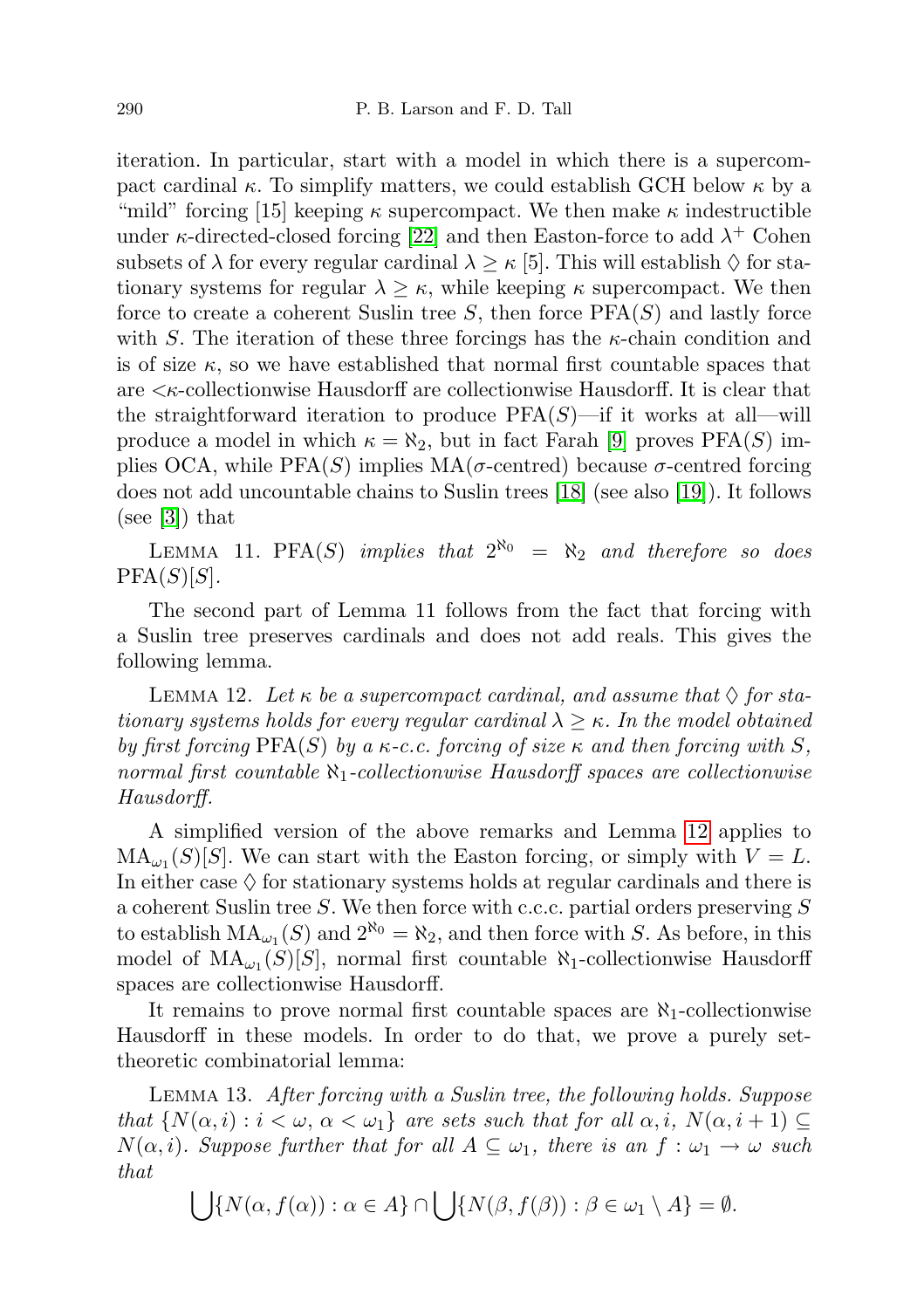Then there is a  $g: \omega_1 \to \omega$  and a closed unbounded  $C \subseteq \omega_1$  such that

whenever  $\alpha < \beta$  and  $C \cap (\alpha, \beta] \neq \emptyset$ , then  $N(\alpha, g(\alpha)) \cap N(\beta, g(\beta)) = \emptyset$ .

COROLLARY 14. In any model obtained by forcing with a Suslin tree, in particular, in any model of  $\text{MA}_{\omega_1}(S)[S]$  or  $\text{PFA}(S)[S]$ , normal first countable spaces are  $\aleph_1$ -collectionwise Hausdorff.

Proof. Without loss of generality we may assume that the topology is on a member of V; let the  $N(\alpha, i)$ 's be a descending neighborhood base at  $\alpha$ , where we have labeled the points of a discrete closed subspace of the space  $X$ with the countable ordinals. Let g and C be as in the statement of Lemma [13.](#page-5-1) Define  $c : \omega_1 \to \omega_1$  by letting  $c(\alpha) = \sup((C - \{0\}) \cap (\alpha + 1)),$  and let  $\alpha \sim \beta$  if  $c(\alpha) = c(\beta)$ . The ∼-classes are countable and normality implies  $\aleph_0$ collectionwise Hausdorffness, so there is a  $q : \omega_1 \to \omega$  such that  $c(\alpha) = c(\beta)$ implies  $N(\alpha, q(\alpha)) \cap N(\beta, q(\beta)) = \emptyset$ . Let  $r(\alpha) = \max(q(\alpha), q(\alpha))$ . Then  ${N(\alpha, r(\alpha))}_{\alpha<\omega_1}$  is the required separation.

*Proof of Lemma 13.* Let S be a Suslin tree. Let  $\{N(\alpha,i): i < \omega, \alpha < \omega_1,$  $\alpha < \omega_1$  be S-names for subsets of X as in the hypothesis. For  $s \in S$ , let  $\ell(s)$ be the length of s. Since  $S$  has countable levels and its corresponding forcing poset is  $\omega$ -distributive, we can construct an increasing function  $h : \omega_1 \to \omega_1$ such that

for all  $\alpha < \omega_1$  and all  $s \in S$  with  $\ell(s) = h(\alpha)$ , s decides all statements of the form " $N(\beta, j) \cap N(\alpha, i) = \emptyset$ ", for all  $i, j < \omega$  and  $\beta < \alpha$ .

Let A be an S-name for a subset of  $\omega_1$  such that for no  $\alpha < \omega_1$  does any  $s \in S$  with  $\ell(s) = h(\alpha)$  decide whether  $\alpha \in A$ . To define such an  $\dot{A}$ , for each  $\alpha < \omega_1$  divide the immediate successors of each  $s \in S$  with  $\ell(s) = h(\alpha)$ into two non-empty sets: let the members of one set force  $\alpha \in A$  and let the members of the other set force  $\alpha \notin \dot{A}$ .

Let f be an S-name for a function  $f : \omega_1 \to \omega$  as in the hypothesis of the lemma, with respect to A. Let C be a closed unbounded subset of  $\omega_1$  in V such that for each  $s \in S$  with  $\ell(s) \in C$ , s decides  $f|\ell(s)$  and  $A|\ell(s)$ , and such that for all  $\alpha < \beta < \omega_1$ , if  $\beta \in C$  then  $h(\alpha) < \beta$ . We will define an S-name  $\dot{g}$  for a function from  $\omega_1$  to  $\omega$  such that whenever  $\alpha < \beta < \omega_1$ ,

if 
$$
(\alpha, \beta] \cap C \neq \emptyset
$$
, then  $N(\alpha, g(\alpha)) \cap N(\beta, g(\beta)) = \emptyset$ .

Let  $c : \omega_1 \to \omega_1$  be defined by  $c(\beta) = \sup(C \cap (\beta + 1))$ . Then for all  $\beta < \alpha < \omega_1$ ,  $c(\alpha) = c(\beta)$  if and only if  $C \cap (\beta, \alpha] = \emptyset$ . Fix  $\beta < \omega_1$ . Each  $s \in S$ with  $\ell(s) = h(\beta)$  decides  $f|c(\beta)$  and  $A|c(\beta)$  and " $\dot{N}(\alpha, f(\alpha)) \cap \dot{N}(\beta, i) = \emptyset$ " for all  $i < \omega$ ,  $\alpha < c(\beta)$ , but not whether  $\beta \in A$ . Fix  $s \in S$  with  $\ell(s) = h(\beta)$ . Since s does not decide whether  $\beta \in A$ , we claim that there is an  $i_0 < \omega$ such that

for all  $\alpha < c(\beta)$  such that  $s \Vdash \alpha \in \dot{A}$ ,  $s \Vdash \dot{N}(\alpha, \dot{f}(\alpha)) \cap \dot{N}(\beta, i_0) = \emptyset$ .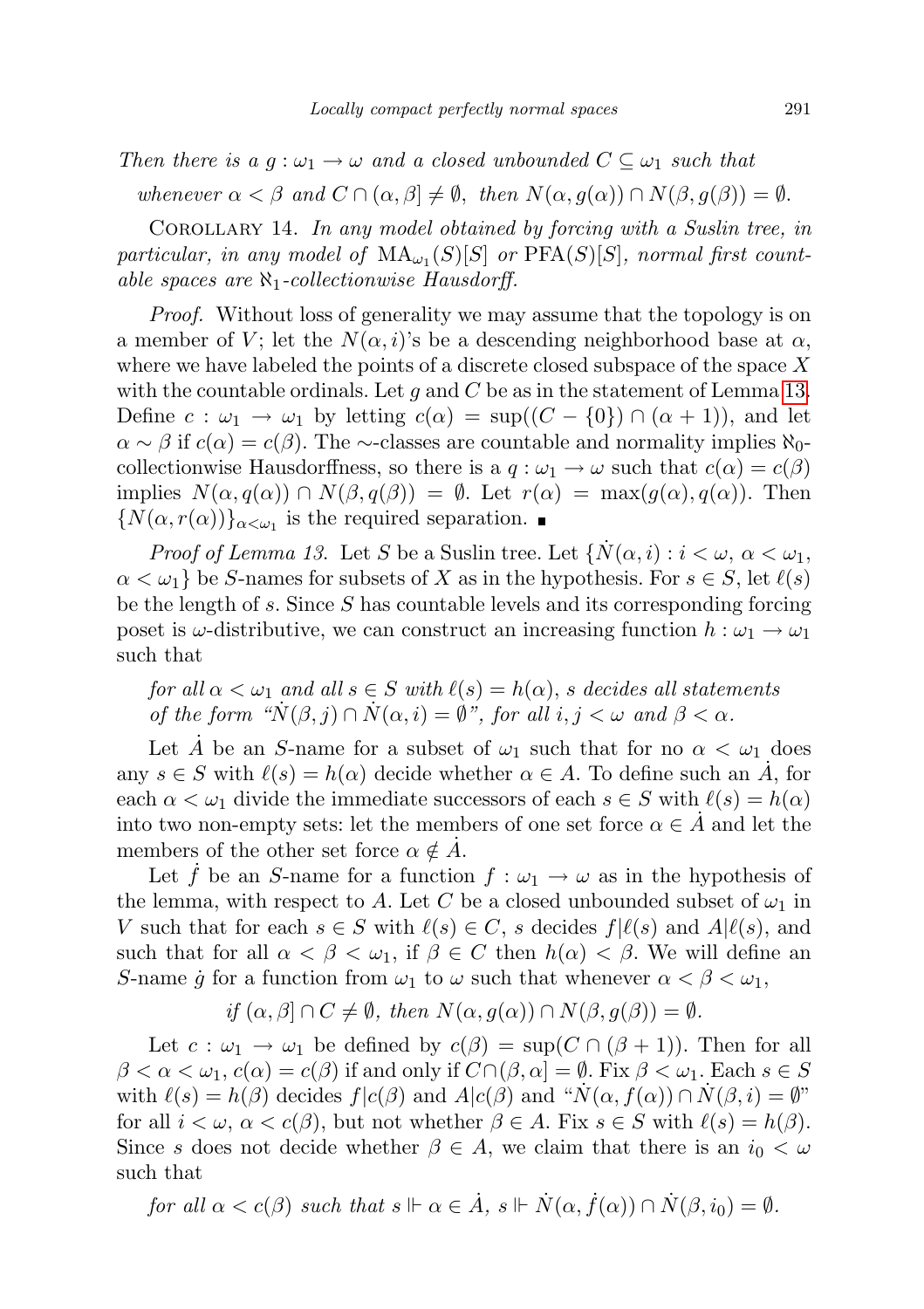To see this, extend s to  $t \in S$  forcing that  $\beta \notin A$  and deciding  $f(\beta)$ . Let  $i_0$  be the value of  $f(\beta)$  as decided by t. Then for each  $\alpha < c(\beta)$  such that  $s \Vdash \alpha \in \dot{A}$ , t forces that  $N(\alpha, f(\alpha)) \cap N(\beta, i_0) = \emptyset$ , but these facts were already decided by s. Similarly, there is an  $i_1 < \omega$  such that

for all 
$$
\alpha < c(\beta)
$$
 such that  $s \Vdash \alpha \notin \dot{A}$ ,  $s \Vdash \dot{N}(\alpha, \dot{f}(\alpha)) \cap \dot{N}(\beta, \dot{i}_1) = \emptyset$ .

Since s decides  $A|c(\beta)$ , letting  $\overline{i} = \max\{i_0, i_1\},\$ 

for all 
$$
\alpha < c(\beta)
$$
,  $s \Vdash \dot{N}(\alpha, \dot{f}(\alpha)) \cap \dot{N}(\beta, \overline{i}) = \emptyset$ .

We have such an  $i_s$  for each s in the  $h(\beta)$ th level of the tree, so we can construct a name  $\dot{g}$  such that

$$
s \Vdash \dot{g}(\beta) = \max\{\bar{i}_s, \dot{f}(\beta)\}\
$$

for each  $s \in S$  with  $\ell(s) = h(\beta)$ . Then  $\dot{g}$  is as required.  $\blacksquare$ 

2. Topological applications. The compatibility of "locally countable subspaces of size  $\aleph_1$  in a compact countably tight space are  $\sigma$ -discrete" with "normal first countable spaces are collectionwise Hausdorff" enables us to strengthen a variety of results of Balogh [1] and other authors, in particular proving Theorem 1, which we shall soon establish.

Let us first prove (1) of Theorem 3. We know that normal first countable spaces are  $\aleph_1$ -collectionwise Hausdorff and that first countably hereditarily Lindelöf spaces are hereditarily separable. Let  $X$  be a hereditarily normal first countable countable chain condition space. Let  $Y \subseteq X$ . Since X is hereditarily collectionwise Hausdorff, Y cannot have an uncountable discrete subspace. It is standard that  $Y$  must therefore have a dense hereditarily Lindelöf subspace. For recursively define  $x_{\alpha}$  such that  $x_{\alpha} \notin \{x_{\beta} : \beta < \alpha\},\$ until for some  $\lambda$ ,  $\{x_\alpha : \alpha < \lambda\}$  is dense. We claim  $\{x_\alpha : \alpha < \lambda\}$  is hereditarily Lindelöf. For if not, there would exist  $\{x_{\alpha_{\gamma}} : \gamma < \omega_1\}$  such that  $\{x_{\alpha_{\gamma}} : \gamma < \delta\}$ is open in  $\{x_{\alpha_{\gamma}} : \gamma < \omega_1\}$ , for each  $\delta < \omega_1$ . But then  $\{x_{\alpha_{\gamma}} : \gamma < \omega_1\}$  is discrete. Thus, since  $\{x_\alpha : \alpha < \lambda\}$  is dense and hereditarily Lindelöf, by Lemma 5, Y is separable.  $\blacksquare$ 

Next, we will need some facts due to Balogh.

DEFINITION.  $f: X \to Y$  is perfect if it is continuous, closed, and inverse images of points are compact.

The same argument that proves that the set of limit ordinals in  $\omega_1$  is not a  $G_{\delta}$  extends to show that:

LEMMA 15  $([1])$  $([1])$  $([1])$ . A perfectly normal space does not include a perfect preimage of  $\omega_1$ .

We also have: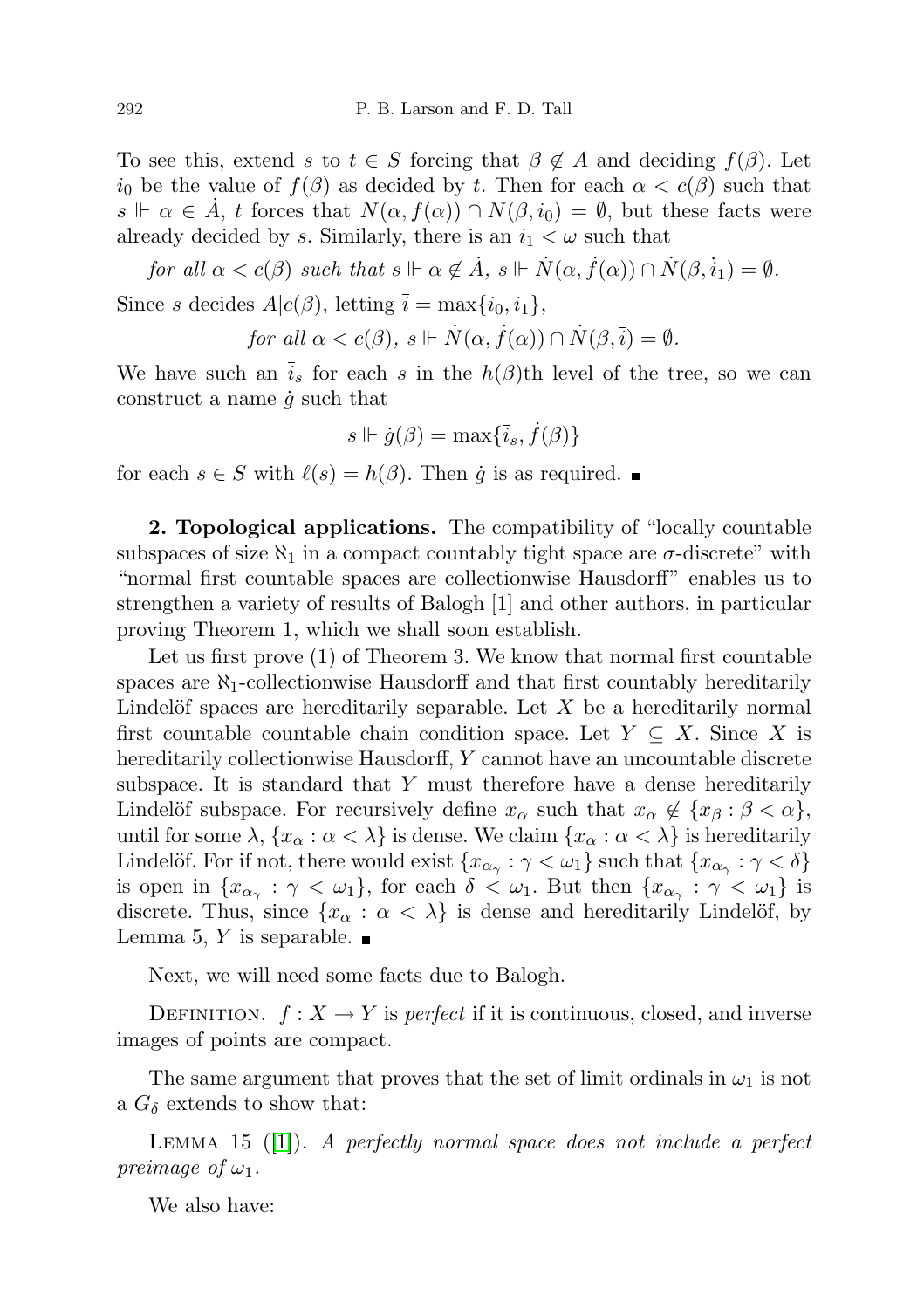LEMMA 16 ([\[1\]](#page-13-1)). If X is locally compact and countably tight, then the one-point compactification of X is countably tight if and only if X does not include a perfect preimage of  $\omega_1$ .

Balogh [\[1\]](#page-13-1) proved under MA +  $\sim$ CH that connected, locally compact, locally hereditarily Lindelöf, hereditarily normal collectionwise Hausdorff spaces are paracompact if and only if they do not include a perfect preimage of  $\omega_1$ . We drop two of these conditions and get:

THEOREM 17. In the  $PFA(S)[S]$  model of Theorem 2, locally compact, locally hereditarily Lindelöf, hereditarily normal spaces are paracompact if and only if they do not include a perfect preimage of  $\omega_1$ .

Theorem 1 follows easily. Theorem 17 answers a question Balogh asked for manifolds in [1]. Theorem 17 will follow immediately from the following lemma, which is essentially due to Balogh [1] (see the proof of his Theorem 3.3).

LEMMA 18. Suppose locally countable subspaces of size  $\aleph_1$  of a compact countably tight space are  $\sigma$ -discrete. If X is locally hereditarily Lindelöf, locally hereditarily separable, hereditarily collectionwise Hausdorff, and can be embedded into a countably tight compact space, then X is paracompact.

Proof of Theorem 17. Let X satisfy the conditions of Theorem 17. We claim it is paracompact. We know that the one-point compactification of  $X$ is countably tight, that  $X$  is first countable, and hence that  $X$  is hereditarily collectionwise Hausdorff. By Lemma 5,  $X$  is locally hereditarily separable, so Lemma 18 applies. On the other hand, if  $X$  is paracompact, it cannot include a closed perfect preimage of  $\omega_1$ , but such preimages are closed in first countable spaces.

THEOREM 19. PFA $(S)[S]$  implies every locally compact perfectly normal space of cardinality  $\aleph_1$  is metrizable.

Proof. We first note that a space such as in the theorem has a countable neighborhood around each point. This follows from Lemma 11 and the fact that compact first countable spaces have cardinality either  $\aleph_0$  or  $2^{\aleph_0}$ . But countable compact spaces are metrizable and paracompact locally metrizable spaces are metrizable, so we need only establish that the space is paracompact. Due to the size restriction,  $\aleph_1$ -collectionwise Hausdorffness will suffice.  $\blacksquare$ 

As a corollary of Theorem 17, we will get a metrization theorem which answers a question in [\[2\]](#page-13-3):

DEFINITION. X has a  $G_{\delta}$ -diagonal if  $\{\langle x, y \rangle : x = y\}$  is a  $G_{\delta}$  in  $X \times X$ .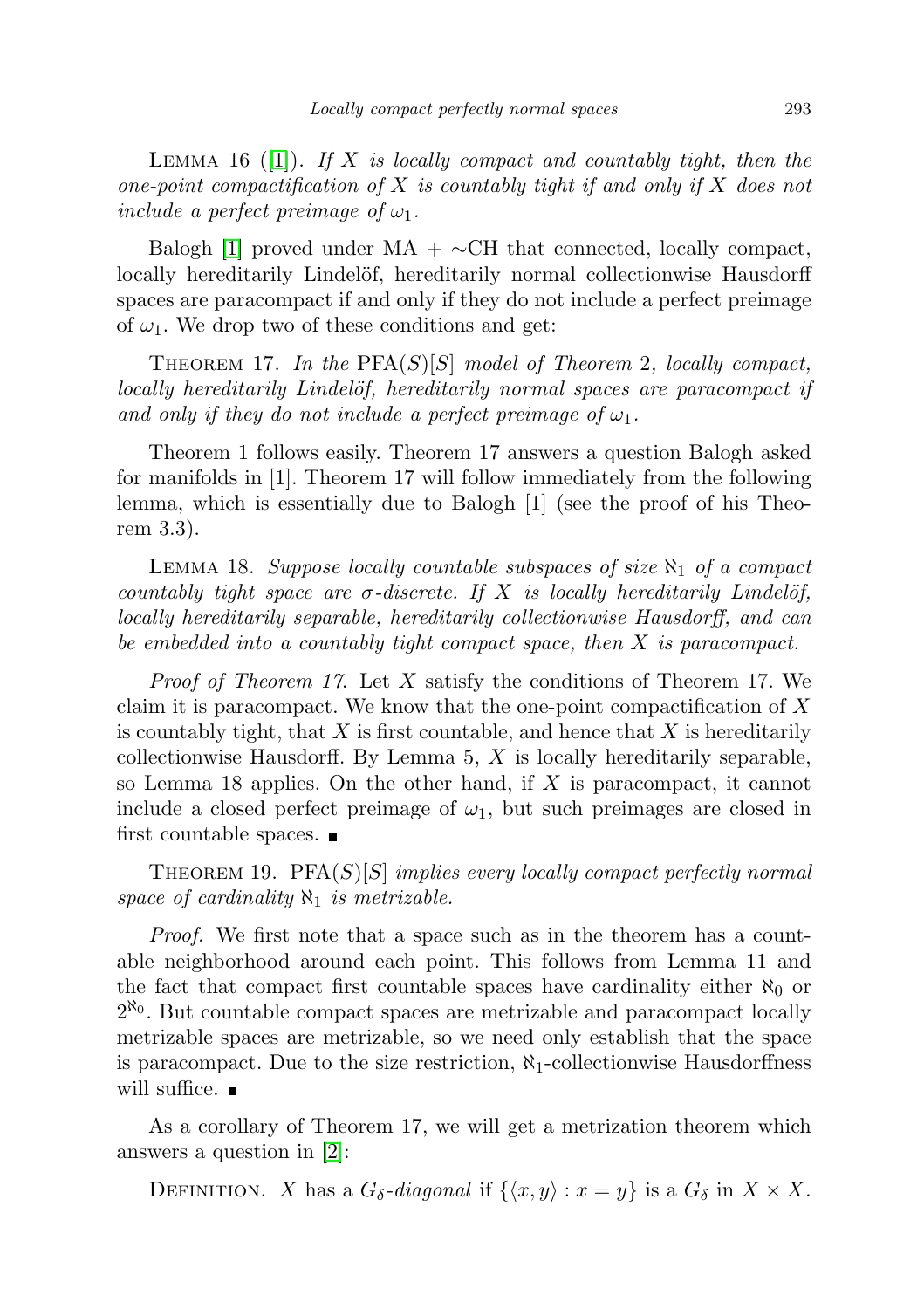LEMMA 20 ([\[4\]](#page-13-4)). A countably compact space with a  $G_{\delta}$ -diagonal is metrizable (and hence compact).

THEOREM 21. In the  $PFA(S)[S]$  model of Theorem 2, every locally compact hereditarily normal space with a  $G_{\delta}$ -diagonal is metrizable.

*Proof.* It suffices to show X is paracompact, since it is locally metrizable. It follows from Lemma 20 that  $X$  does not include a perfect preimage of  $\omega_1$ . Clearly X is first countable, locally hereditarily Lindelöf, and locally hereditarily separable. But then Lemma 18 applies.  $\blacksquare$ 

It was shown in [\[21\]](#page-14-2) that in the extension produced by forcing with the Suslin tree S over a model of  $\text{MA}_{\omega_1}(S)$ , every compact space with hereditarily normal square is metrizable. We shall extend this to locally compact spaces by using the  $PFA(S)[S]$  model considered in this paper, thus obtaining (5) of Theorem [3.](#page-2-0)

Again, we suspect that the supercompact cardinal is not necessary, though we think it unlikely that the locally compact result can be obtained from the compact case for the following reason. Katětov  $[16]$  proved that every compact space with hereditarily normal cube is metrizable. There is no such ZFC result for locally compact spaces—it is routine to show:

THEOREM 22.  $MA_{\omega_1}$  implies there is a locally compact non-metrizable space X with  $X^n$  hereditarily normal for all  $n \in \omega$ .

*Proof.* This is standard. X will be any subset of the real line of size  $\aleph_1$ with the following topology. Let  $D$  be countable dense in  $X$  in the real line subspace topology. We make each point of D isolated. For each  $x \in X - D$ , we fix a sequence from  $D$  converging to  $x$ , and let a neighborhood of  $x$  be  ${x}$  together with a tail of the sequence. Then X is locally compact and non-metrizable, as is  $X^n$  for each  $n \in \omega$ . Now,  $X^n$  has a weaker separable metrizable topology, as a subspace of  $\mathbb{R}^n$ . Each point of  $X^n$  has a neighborhood base consisting of sets which are compact in that weaker topology. By the following lemma,  $MA_{\omega_1}$  will imply  $X^n$  is hereditarily normal.

LEMMA 23 ([\[43,](#page-15-6) Section 7.1]). Assume MA(σ-centred)+ ∼CH. Suppose  $\rho$  and  $\tau$  are two topologies on a set X such that

- (i)  $\rho \subseteq \tau$ ,
- (ii)  $\langle X, \rho \rangle$  is Hausdorff and second countable,
- (iii) there is a closed neighborhood base for  $\tau$  consisting of sets compact in  $\langle X, \rho \rangle$ .

Then for all  $H, K \in [X]^{< 2^{\aleph_0}}$  such that  $\overline{H} \cap K = H \cap \overline{K} = \emptyset$  in the  $\tau$  topology, we have disjoint open  $U_H$  and  $U_K$  in  $\tau$  including H and K respectively.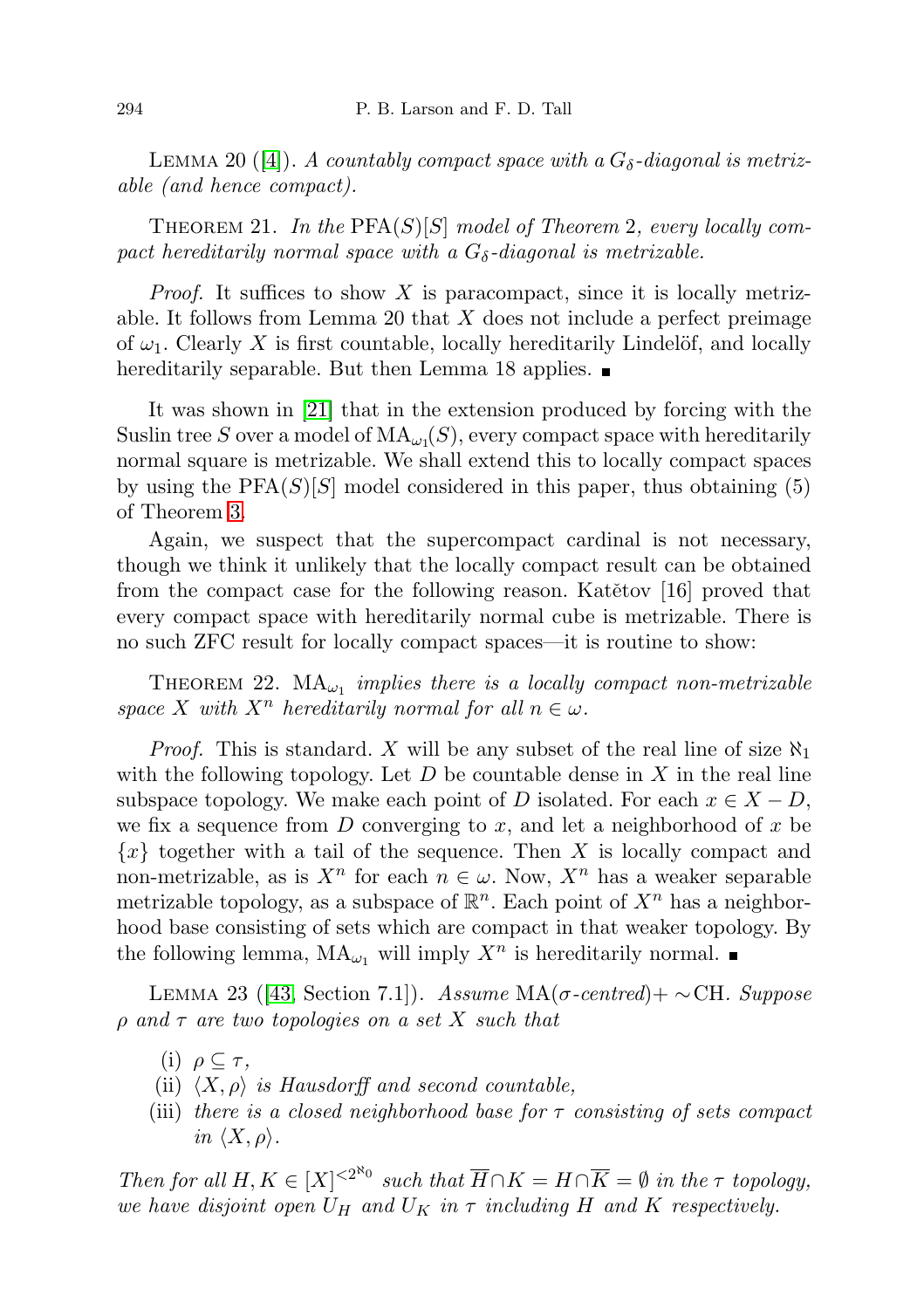Now to prove  $(5)$  of Theorem [3,](#page-2-0) we will need a lemma of Katětov [\[16\]](#page-14-13):

LEMMA 24. If Y is countably compact and  $Y^2$  is hereditarily normal, then Y is perfectly normal.

Now suppose that X is locally compact and  $X^2$  is hereditarily normal. By  $[21]$  it follows that X is locally metrizable and hence locally hereditarily Lindelöf. X is homeomorphic to a subspace of  $X^2$ , so it too is hereditarily normal. Since  $X$  is locally metrizable, to show it is metrizable it suffices to show it is paracompact. This will follow from Theorem 17 if we can show X includes no perfect preimage of  $\omega_1$ . Suppose it had such a preimage Y. Then  $Y$  would be countably compact and, by Katětov's lemma, perfectly normal. But that is impossible by Lemma 15.

Another consequence of the approach taken in this paper is the following result.

THEOREM 25. In the  $PFA(S)[S]$  model of Theorem 2, every hereditarily normal vector bundle is metrizable.

Compare this with Nyikos'  $MA_{\omega_1}$  implies every hereditarily collection-wise Hausdorff vector bundle is metrizable [\[26\]](#page-14-14). More on vector bundles, including their definition, can be found in [\[32,](#page-14-15) pp. 245–257].

Following Nyikos [\[27\]](#page-14-16), we have:

DEFINITION. A space X is of Type I if  $X = \bigcup_{\alpha < \omega_1} U_{\alpha}$ , where the  $U_{\alpha}$ 's are open,  $\overline{U}_{\beta} \subseteq U_{\alpha}$  whenever  $\beta < \alpha$ ,  $U_{\alpha} = \bigcup_{\beta < \alpha} U_{\beta}$  for limit  $\alpha$ , and each  $\overline{U}_{\alpha}$  is Lindelöf.

Proof of Theorem 25. Vector bundles are connected manifolds, so by Theorem 17, it suffices to show that hereditarily normal ones do not include perfect preimages of  $\omega_1$ . Nyikos [\[26\]](#page-14-14) proved that vector bundles of Type I cannot include a perfect preimage of  $\omega_1$ , so it suffices to show that hereditarily normal vector bundles are of Type I.

Manifolds are first countable, so our vector bundle  $V$  is hereditarily collectionwise Hausdorff. Hereditarily collectionwise Hausdorff connected manifolds have Lindelöf degree  $\leq \aleph_1$  by [\[1,](#page-13-1) Lemma 3.2]. It follows that  $V = \bigcup_{\alpha < \omega_1} U_{\alpha}$ , where each  $U_{\alpha}$  is hereditarily Lindelöf. Let  $V_{\alpha} = \bigcup_{\beta < \alpha} U_{\beta}$ . Then V will be Type I if each  $\overline{V}_{\alpha}$  is Lindelöf. Since  $V_{\alpha}$  has no uncountable discrete subspace, and  $\overline{V}_{\alpha}$  is hereditarily collectionwise Hausdorff,  $\overline{V}_{\alpha}$ as well as its one-point compactification  $\overline{V}_{\alpha}^*$  also do not have uncountable discrete subspaces. Then  $\overline{V}_{\alpha}^*$  is countably tight, so by Theorem 4, any rightseparated subspace of size  $\overset{\alpha}{\aleph_1}$  would be  $\sigma$ -discrete. Thus  $\overset{\circ}{V^*_{\alpha}}$ , and hence  $\overset{\circ}{V}_{\alpha}$ , is hereditarily Lindelöf.  $\blacksquare$ 

A more interesting question concerns the metrizability of hereditarily normal manifolds of dimension greater than 1. Nyikos has written several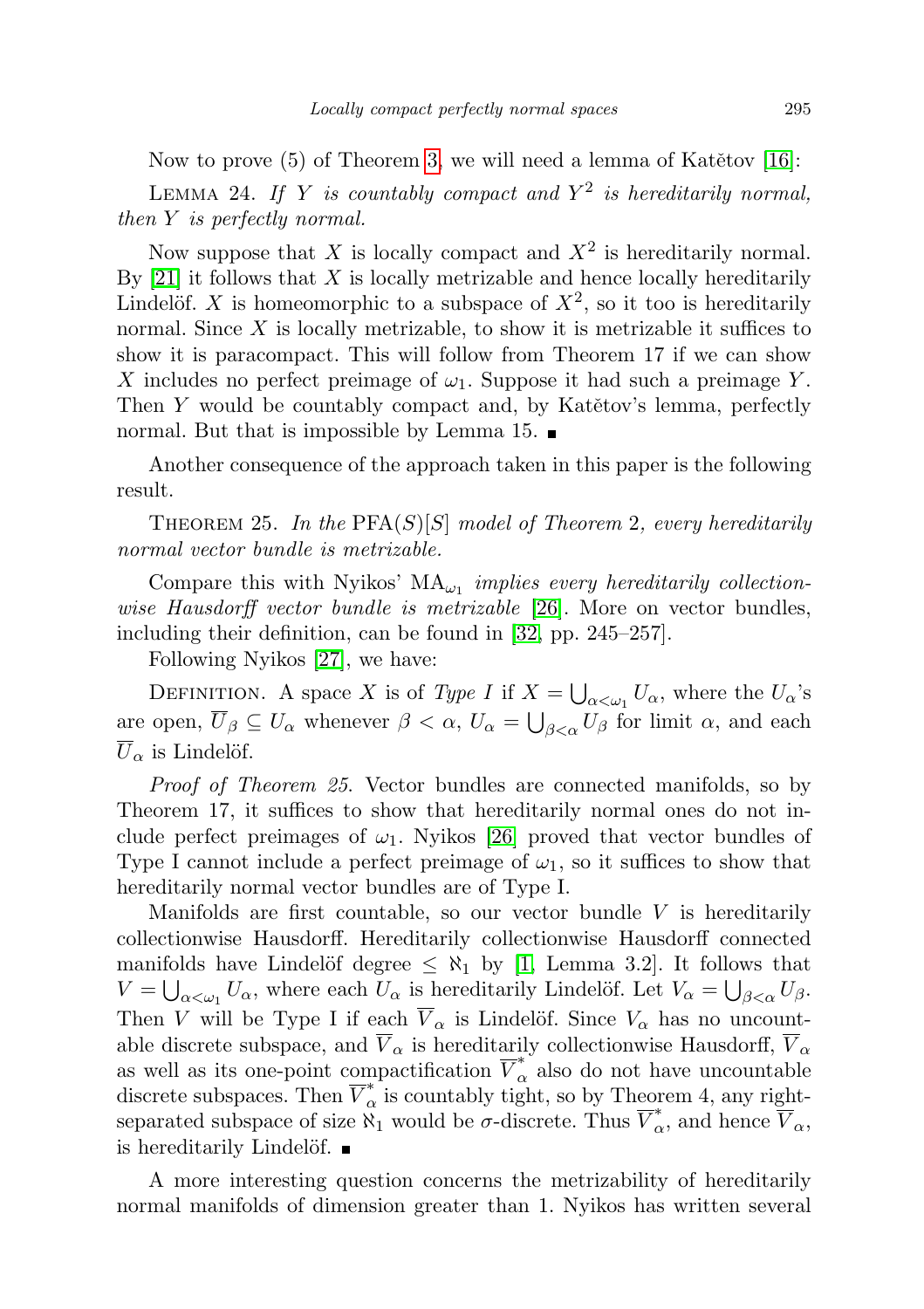papers on the subject, proving for example from the consistency of a supercompact cardinal that such manifolds are metrizable if in addition they are hereditarily collectionwise Hausdorff [\[28\]](#page-14-17). We make the following conjecture:

CONJECTURE. If it is consistent that there is a supercompact cardinal, then it is consistent that every hereditarily normal manifold of dimension greater than 1 is metrizable.

Furthermore, we expect that there is a proof of this conjecture using the approach taken in this paper. In unpublished work, the second author has shown that the conjecture could be established if one could prove that  $PFA(S)[S]$  implies every first countable perfect preimage of  $\omega_1$  includes a copy of  $\omega_1$ . The conclusion is a consequence of PFA.

3. A different path to Theorem 1. We defined Type I spaces toward the end of the previous section. It is easy to see that if the  $U_{\alpha}$ 's have empty boundaries closed unboundedly often, the space will be paracompact. Assume then that for a Type I perfectly normal space  $X$ , the boundaries of the  $U_{\alpha}$ 's are non-empty for  $\alpha$  in some stationary S. Pick  $x_{\alpha} \in \overline{U_{\alpha}} \setminus U_{\alpha}$  for  $\alpha \in S$ . Then  $\{x_\alpha : \alpha \in S\}$  will be locally countable and hence  $\sigma$ -discrete by Lemmas 15, 16 and Theorem 4, since compact perfectly normal spaces are first countable. Since perfectly normal spaces are hereditarily normal, X will be hereditarily collectionwise Hausdorff. But then, pressing down on a stationary  $S' \subseteq S$  such that  $\{x_\alpha : \alpha \in S'\}$  is discrete, we get an uncountable disjoint collection of open sets in some  $U_{\alpha}$ , contradicting its hereditary Lindelöfness.  $■$ 

We have proved Theorem 1 for Type I spaces; to prove it in general, it suffices to prove the following lemma, which is a slight variation of [\[1,](#page-13-1) 3.2].

<span id="page-11-0"></span>LEMMA 26. Suppose X is locally hereditarily Lindelöf, locally hereditarily separable, and hereditarily collectionwise Hausdorff. Then X is the topological sum of clopen subspaces, each of Lindelöf degree  $\leq \aleph_1$ .

For then, by the argument at the end of the proof of Theorem 25 above, X will be the sum of Type I spaces, and hence will be paracompact.

*Proof of Lemma [26](#page-11-0).* Let  $\mathcal{U}_0$  be a maximal disjoint collection of basic open sets in X. Suppose  $\mathcal{U}_{\beta}$ ,  $\beta < \alpha$ , have been defined to be unions of countably many disjoint collections of basic open sets. Let

$$
F_{\alpha}=X-\bigcup_{\beta<\alpha}\bigcup\mathcal{U}_{\beta}.
$$

Let  $\mathcal{V}_{\alpha}$  be a collection of basic open sets such that  $\{F_{\alpha} \cap V : V \in \mathcal{V}_{\alpha}\}\$ is a maximal disjoint collection of relatively open subsets of  $F_{\alpha}$ . Fix a dense countable subset  $D_V$  in each  $F_\alpha \cap V$ . Any selection of points, one from each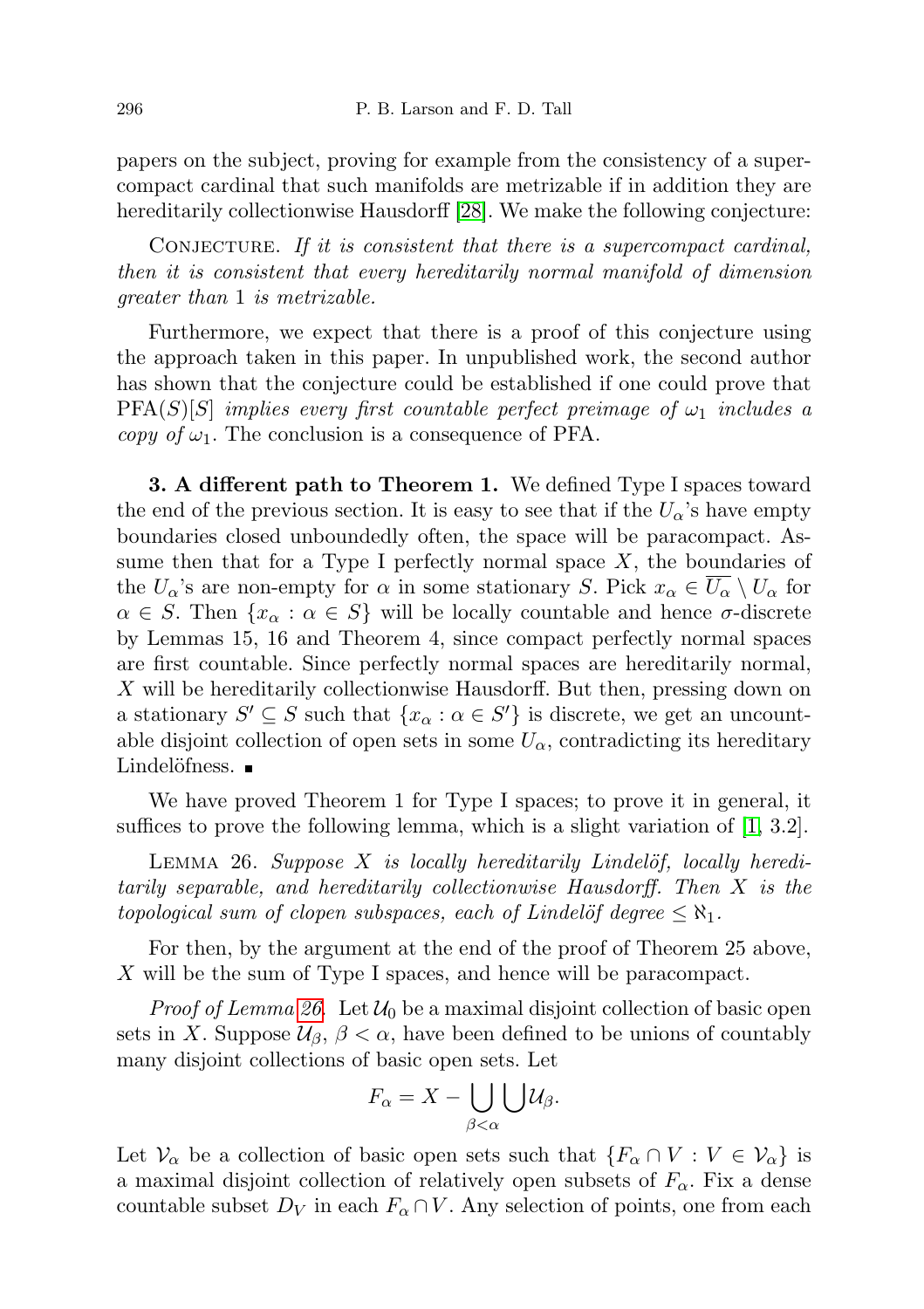$D_V$ , yields a discrete subset of  $\bigcup \mathcal{V}_{\alpha}$ , which may therefore be separated by basic open sets. We may therefore cover  $\bigcup \{D_V : V \in \mathcal{V}_\alpha\}$  by a collection  $\mathcal{U}_\alpha$ of basic open sets such that  $\mathcal{U}_{\alpha}$  is the union of countably many collections of disjoint basic open sets. We claim that

$$
X=\bigcup_{\alpha<\omega_1}\bigcup\mathcal{U}_\alpha.
$$

Indeed, suppose that this is false. Let  $W$  be a basic open neighborhood of  $x \in \bigcap_{\alpha<\omega_1} F_\alpha$ . Since the  $F_\alpha$ 's are descending and W is hereditarily Lindelöf, there is an  $\alpha < \omega_1$  such that  $F_\alpha \cap W = F_{\alpha+1} \cap W$ . Then  $\bigcup \mathcal{U}_{\alpha+1} \cap W$  is empty, so  $W \cap F_{\alpha+1} = \emptyset$ . But that is a contradiction, as  $x \in W \cap \bigcap_{\alpha < \omega_1} F_\alpha$ .

Now  $\bigcup_{\alpha<\omega_1} \mathcal{U}_\alpha$  is the union of  $\aleph_1$  collections of disjoint open sets. Each member of  $\bigcup_{\alpha<\omega_1} \mathcal{U}_{\alpha}$  meets only countably many elements of each such collection. Therefore  $X$  is the sum of clopen subspaces, each composed of the union of  $\aleph_1$  basic open sets.  $\blacksquare$ 

4. Whitehead groups. Just as the question of when normality implies collectionwise normality led to many advances in set-theoretic topology, the question of when Whitehead groups are free has been similarly influential in set-theoretic algebra. For a short, accessible introduction to the subject, see [\[6\]](#page-13-5). For a comprehensive presentation, see [\[7\]](#page-13-6). All terms not defined here can be found in both references. Here we only want to point out:

THEOREM 27. In the  $\text{MA}_{\omega_1}(S)[S]$  and  $\text{PFA}(S)[S]$  models discussed here, in which normal first countable spaces are collectionwise Hausdorff, all Whitehead groups are free.

Proof. We assume the reader is somewhat familiar with the proof that Whitehead groups are free in  $L$ . That proof proceeds by induction on the cardinality of the groups. It is true for countable ones, and for singular cardinals it is true if it is true for smaller cardinals, by a *Singular Compactness* Theorem.

At regular cardinals  $\kappa$ , for S a stationary subset of  $\kappa$ ,  $\Diamond$ (S) is sufficient to carry on with the induction.  $\diamondsuit$  for stationary systems is a stronger principle, so the case of  $\kappa = \aleph_1$  is the only one needing consideration.

Shelah showed that there is a non-free Whitehead group of size  $\aleph_1$  if and only if there is a ladder system on some stationary subset of  $\omega_1$  which has the 2-uniformization property. But such a ladder system determines in a natural way a first countable, normal, non-collectionwise Hausdorff space of size  $\aleph_1$ .  $\blacksquare$ 

It remains to be seen whether there are  $MA_{\omega_1}$  or PFA consequences holding in these models which would, in conjunction with "all Whitehead groups are free", produce results of algebraic interest.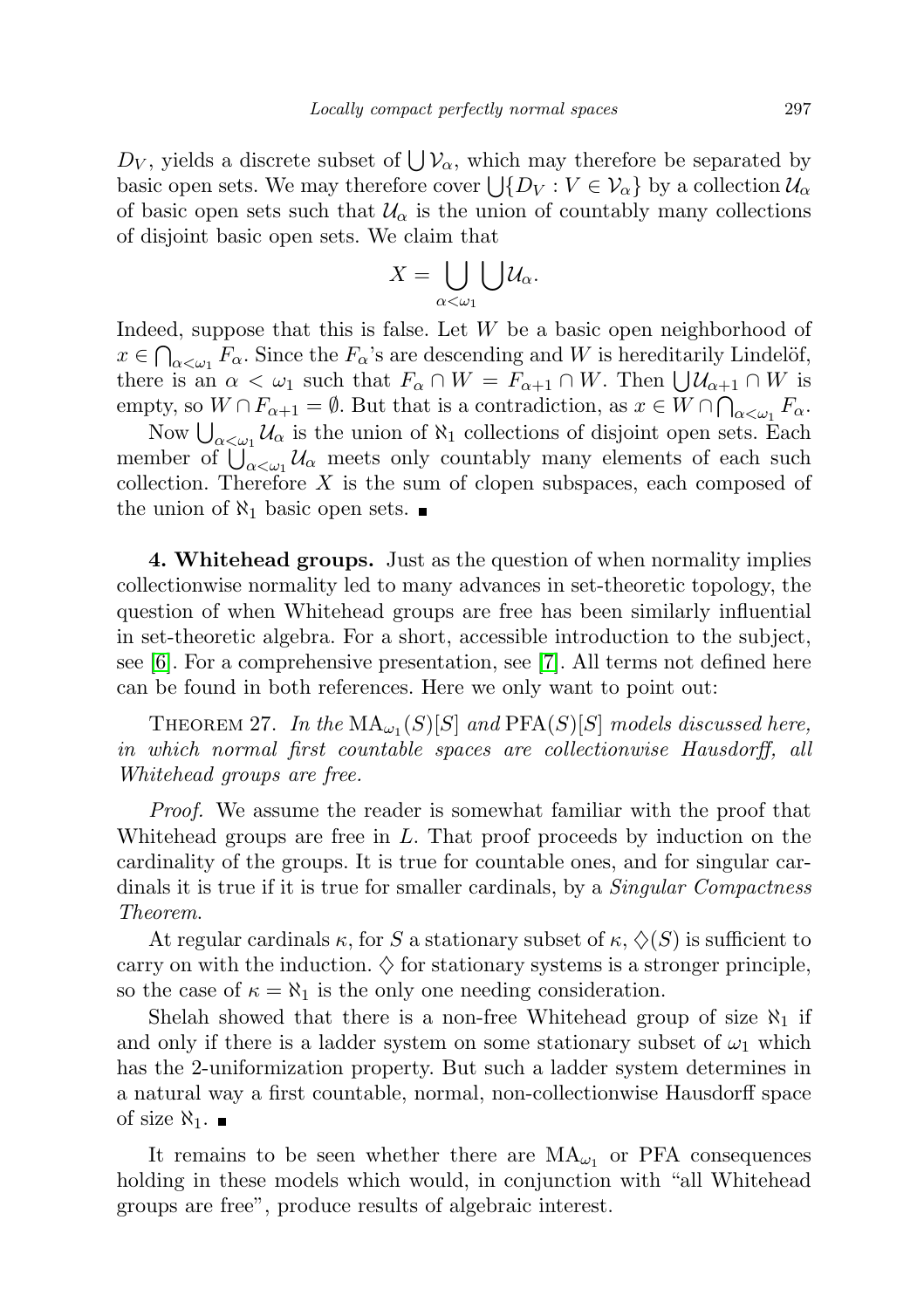5. Remarks. According to Todorcevic (personal communication) the supercompact can probably be eliminated in the work of his on which Theorem 1 depends.

Most of this paper was written in 2003; it was submitted in 2009. The reason for the delay was that the authors had not seen the still unpublished proofs of Theorems 4 and 7.

At the 2006 Prague Topological Symposium, Todorcevic announced Theorem 4. He sketched the proof of Theorem 7 at the conference on Advances in Set-Theoretic Topology, in Honor of T. Nogura in Erice, Italy in 2008 [\[38\]](#page-15-7).

Finite powers of compact countably tight spaces are countably tight [\[23\]](#page-14-18). Thus, in addition to Theorem 7, one needs:

THEOREM 28 ([\[37\]](#page-15-4)). PFA $(S)[S]$  implies that if K is a compact space with finite powers sequential, then every locally countable subset of  $K$  of size  $\aleph_1$  is σ-discrete.

At Todorcevic's suggestion, the details of Theorem 28 are supposed to appear in [\[10\]](#page-14-19). The proofs of Theorems 6 and 7 are supposed to appear in [\[39\]](#page-15-5).

Acknowledgments. The authors acknowledge support from NSERC grant A-7354. The first author also acknowledges support from NSF-DMS-0801009.

In conclusion, we thank the referee for many useful suggestions.

Note added in proof (October 8, 2010). We now can prove our conclusions from results of Todorcevic that do have accessible proofs. This is accomplished in the union of two preprints, one by each author, which prove a weaker version of Theorem 4, namely that the locally countable subspace is  $\sigma$ -discrete on a closed unbounded set.

## References

- <span id="page-13-1"></span>[1] Z. T. Balogh, Locally nice spaces under Martin's axiom, Comment. Math. Univ. Carolin. 24 (1983), 63–87.
- <span id="page-13-3"></span>[2] Z. T. Balogh and H. Bennett, Conditions which imply metrizability in manifolds, Houston J. Math. 15 (1989), 153–162.
- <span id="page-13-2"></span>[3] M. Bekkali, Topics in Set Theory, in: Lecture Notes in Math. 1476, Springer, Berlin, 1991.
- <span id="page-13-4"></span>[4] J. Chaber, Conditions which imply compactness in countably compact spaces, Bull. Acad. Polon. Sci. Sér. Sci. Math. Astronom. Phys. 24 (1976), 993–998.
- [5] W. B. Easton, Powers of regular cardinals, Ann. Math. Logic 1 (1970), 129–178.
- <span id="page-13-5"></span>[\[6\]](http://dx.doi.org/10.2307/421194) P. C. Eklof, Set theory generated by Abelian group theory, Bull. Symbolic Logic 3  $(1997), 1-16.$
- <span id="page-13-6"></span>[7] P. C. Eklof and A. H. Mekler, Almost Free Modules. Set-Theoretic Methods, North-Holland, Amsterdam, 2002.
- <span id="page-13-0"></span>[8] R. Engelking, General Topology, Heldermann, Berlin, 1989.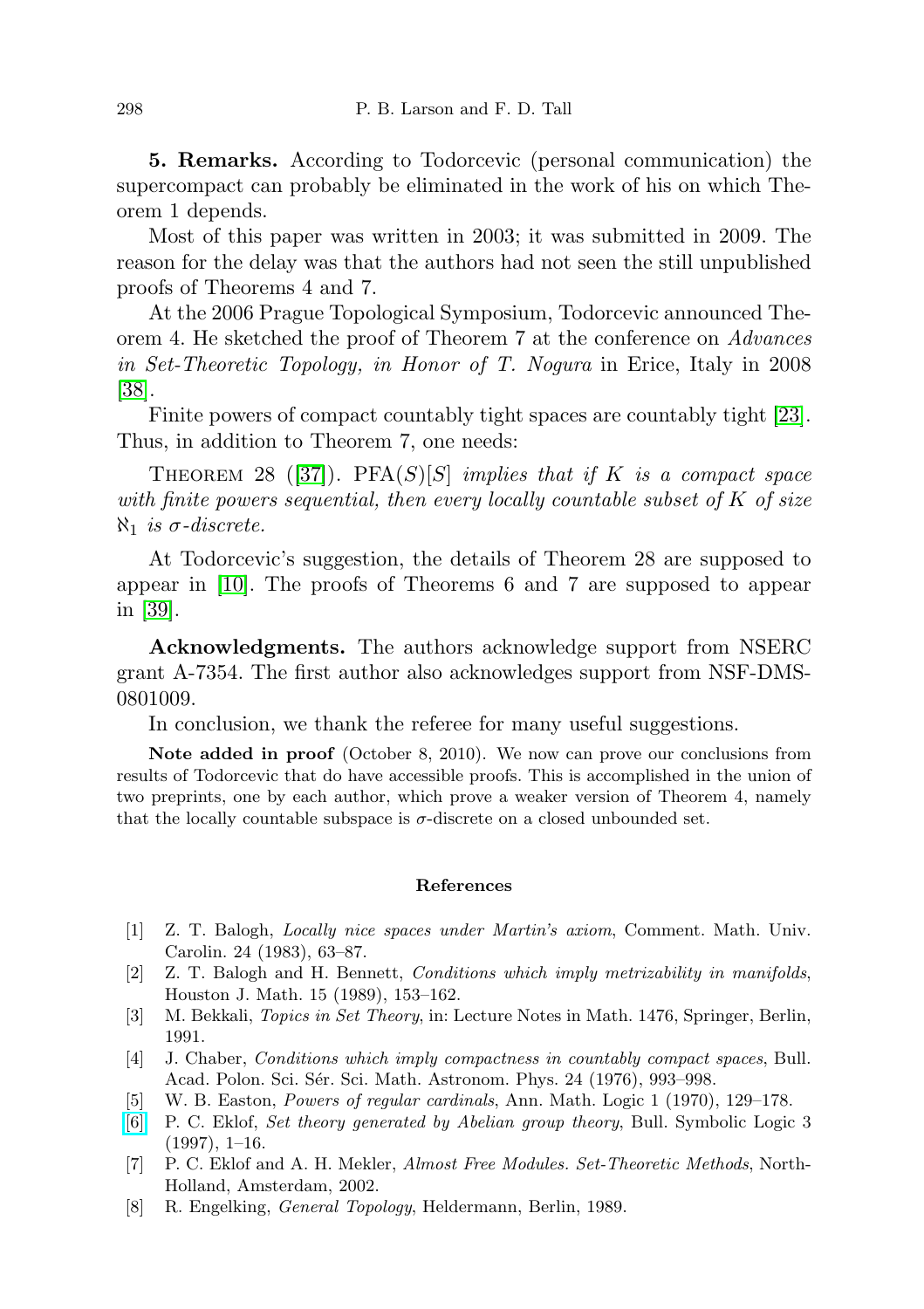- <span id="page-14-8"></span>[9] I. Farah, *OCA and towers in*  $\mathcal{P}(\mathbb{N})$ /fin, Comment. Math. Univ. Carolin. 37 (1996), 861–866.
- <span id="page-14-19"></span>[10] A. Fischer, Doctoral dissertation, University of Toronto, in preparation.
- <span id="page-14-10"></span>[11] W. G. Fleissner, Normal Moore spaces in the constructible universe, Proc. Amer. Math. Soc. 46 (1974), 294–298.
- [\[12\]](http://dx.doi.org/10.1070/RM1980v035n03ABEH001684) G. Gruenhage, Paracompactness and subparacompactness in perfectly normal locally compact spaces, Russian Math. Surveys 35 (1980), no. 3, 49–55; Russian transl.: Uspekhi Mat. Nauk 35 (1980), no. 3, 44–49.
- [13] R. E. Hodel, Cardinal functions, I, in: Handbook of Set-Theoretic Topology, K. Kunen and J. E. Vaughan (eds.), North-Holland, Amsterdam, 1984, 1–61.
- <span id="page-14-1"></span>[14] T. Jech, Set Theory, Springer, Berlin, 1997.
- [15] A. Kanamori, The Higher Infinite, Springer, Berlin, 1994.
- <span id="page-14-13"></span>[16] M. Katětov, *Complete normality of cartesian products*, Fund. Math. 35 (1948),  $271-$ 274.
- <span id="page-14-0"></span>[17] K. Kunen, Set Theory, North-Holland, Amsterdam, 1980.
- <span id="page-14-3"></span>[18] K. Kunen and F. D. Tall, Between Martin's Axiom and Souslin's Hypothesis, Fund. Math. 102 (1979), 173–181.
- <span id="page-14-4"></span>[\[19\]](http://dx.doi.org/10.2307/2586753) P. Larson, An Smax variation for one Souslin tree, J. Symbolic Logic 64 (1999), 81–98.
- [\[20\]](http://dx.doi.org/10.4064/fm168-1-3) P. Larson and S. Todorcevic, Chain conditions in maximal models, Fund. Math. 168 (2001), 77–104.
- <span id="page-14-2"></span>[\[21\]](http://dx.doi.org/10.1090/S0002-9947-01-02936-1) —, —, Katětov's problem, Trans. Amer. Math. Soc. 354 (2002), 1783–1791.
- <span id="page-14-12"></span>[\[22\]](http://dx.doi.org/10.1007/BF02761175) R. Laver, Making the supercompactness of  $\kappa$  indestructible under  $\kappa$ -directed closed forcing, Israel J. Math. 29 (1978), 385–388.
- <span id="page-14-18"></span>[23] V. I. Malyhin, On tightness and Suslin number in  $\exp X$  and in a product of spaces, Dokl. Akad. Nauk SSSR 203 (1972), 1001–1003 (in Russian); English transl.: Soviet Math. Dokl. 13 (1972), 496–499.
- <span id="page-14-6"></span>[24] T. Miyamoto,  $\omega_1$ -Souslin trees under countable support iterations, Fund. Math. 142 (1993), 257–261.
- <span id="page-14-7"></span>[\[25\]](http://dx.doi.org/10.2178/jsl/1190150293) —, Iterating semiproper preorders, J. Symbolic Logic 67 (2002), 1431–1468.
- <span id="page-14-14"></span>[26] P. J. Nyikos, Set-theoretic topology of manifolds, in: General Topology and its Relations to Modern Analysis and Algebra V (Prague, 1981), Heldermann, Berlin, 1982, 513–526.
- <span id="page-14-16"></span>[27]  $\blacksquare$ , The theory of nonmetrizable manifolds, in: Handbook of Set-Theoretic Topology, K. Kunen and J. E. Vaughan (eds.), North-Holland, Amsterdam, 1984, 633–684.
- <span id="page-14-17"></span>[\[28\]](http://dx.doi.org/10.1016/j.topol.2003.11.004) —, Correction to: "Complete normality and metrization theory of manifolds" [Topology Appl. 123 (2002), 181–192], Topology Appl. 138 (2004), 325–327.
- [\[29\]](http://dx.doi.org/10.1112/jlms/s2-14.3.505) A. Ostaszewski, On countably compact perfectly normal spaces, J. London Math. Soc. 14 (1976), 505–516.
- [30] S. Shelah, Proper and Improper Forcing, Springer, Berlin, 1998.
- <span id="page-14-5"></span>[\[31\]](http://dx.doi.org/10.1016/S0168-0072(98)00022-0) S. Shelah and J. Zapletal, *Canonical models for*  $\aleph_1$ -*combinatorics*, Ann. Pure Appl. Logic 98 (1999), 217–259.
- <span id="page-14-15"></span>[32] M. Spivak, Differential Geometry, Vol. 1, Publish or Perish, 1970.
- <span id="page-14-9"></span>[33] F. D. Tall, Normality versus collectionwise normality, in: Handbook of Set-Theoretic Topology, K. Kunen and J. E. Vaughan (eds.), North-Holland, Amsterdam, 1984, 685–732.
- <span id="page-14-11"></span>[\[34\]](http://dx.doi.org/10.1016/0166-8641(88)90007-7) —, Covering and separation properties in the Easton model, Topology Appl. 28 (1988), 155–163.
- [35] —, Tall's problems, in: Open Problems in Topology, J. van Mill and G. M. Reed (eds.), North-Holland, Amsterdam, 1990, 21–35.